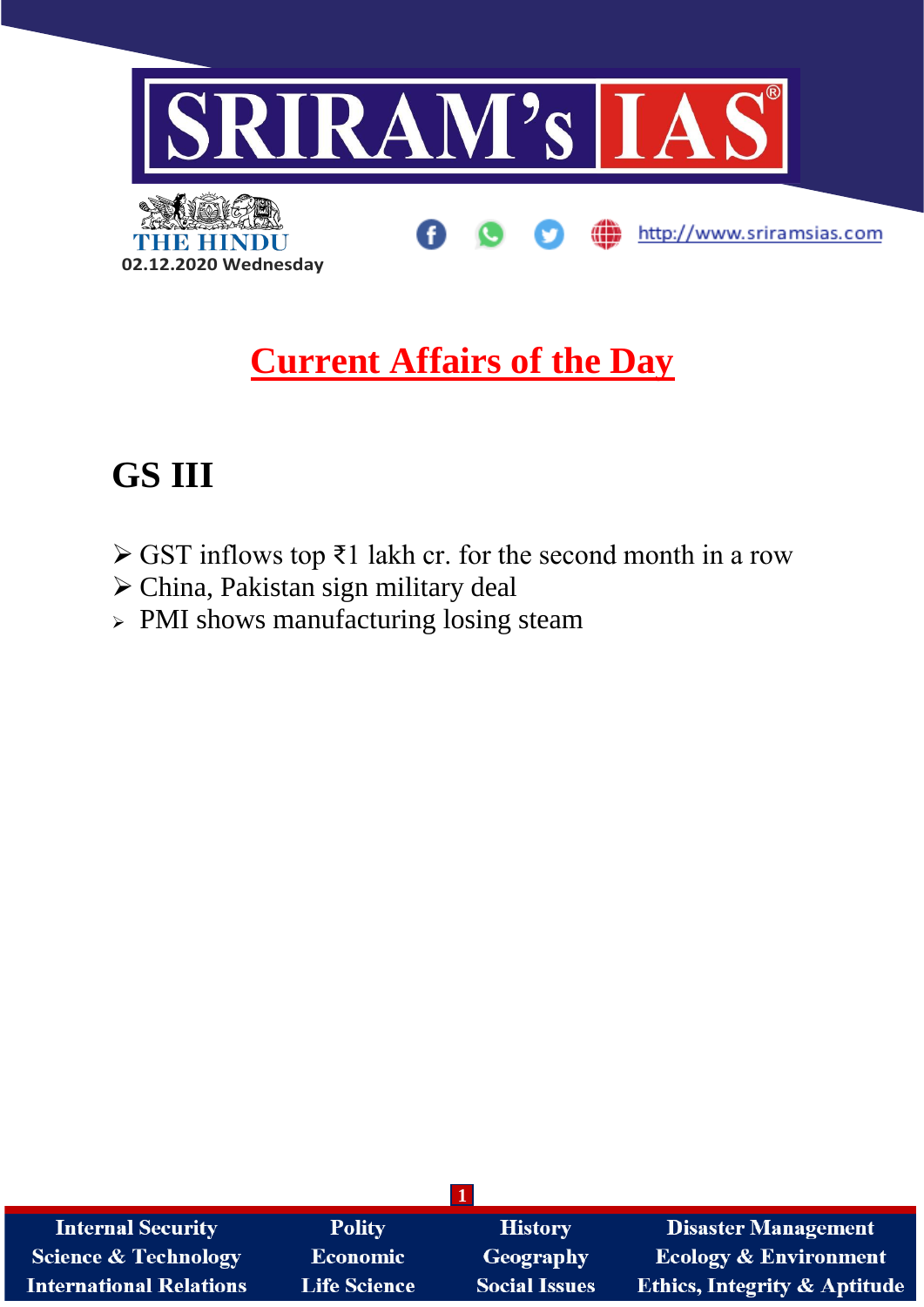



### **Highlights:**

- 1. The pick-up in GST revenues over the last two months could reduce the shortfall in GST compensation dues to the States, but economists urged caution till December to assess if the economy is truly out of the woods after the festive demand factor has played out.
- 2. November's GST collections, boosted by festive spending, were just ₹192 crores lower than October, which had recorded the highest revenue from indirect taxes since February 2020. GST revenues had collapsed to just ₹32,172 crores in April this year as economic activity was crippled following the lockdown.

### **China, Pakistan sign military deal**

**News:** China and Pakistan have signed a new military memorandum of understanding to boost their already close defence relationship.

| <b>Polity</b>       | <b>History</b>       | <b>Disaster Management</b>              |  |  |  |  |
|---------------------|----------------------|-----------------------------------------|--|--|--|--|
| Economic            | <b>Geography</b>     | <b>Ecology &amp; Environment</b>        |  |  |  |  |
| <b>Life Science</b> | <b>Social Issues</b> | <b>Ethics, Integrity &amp; Aptitude</b> |  |  |  |  |
|                     |                      |                                         |  |  |  |  |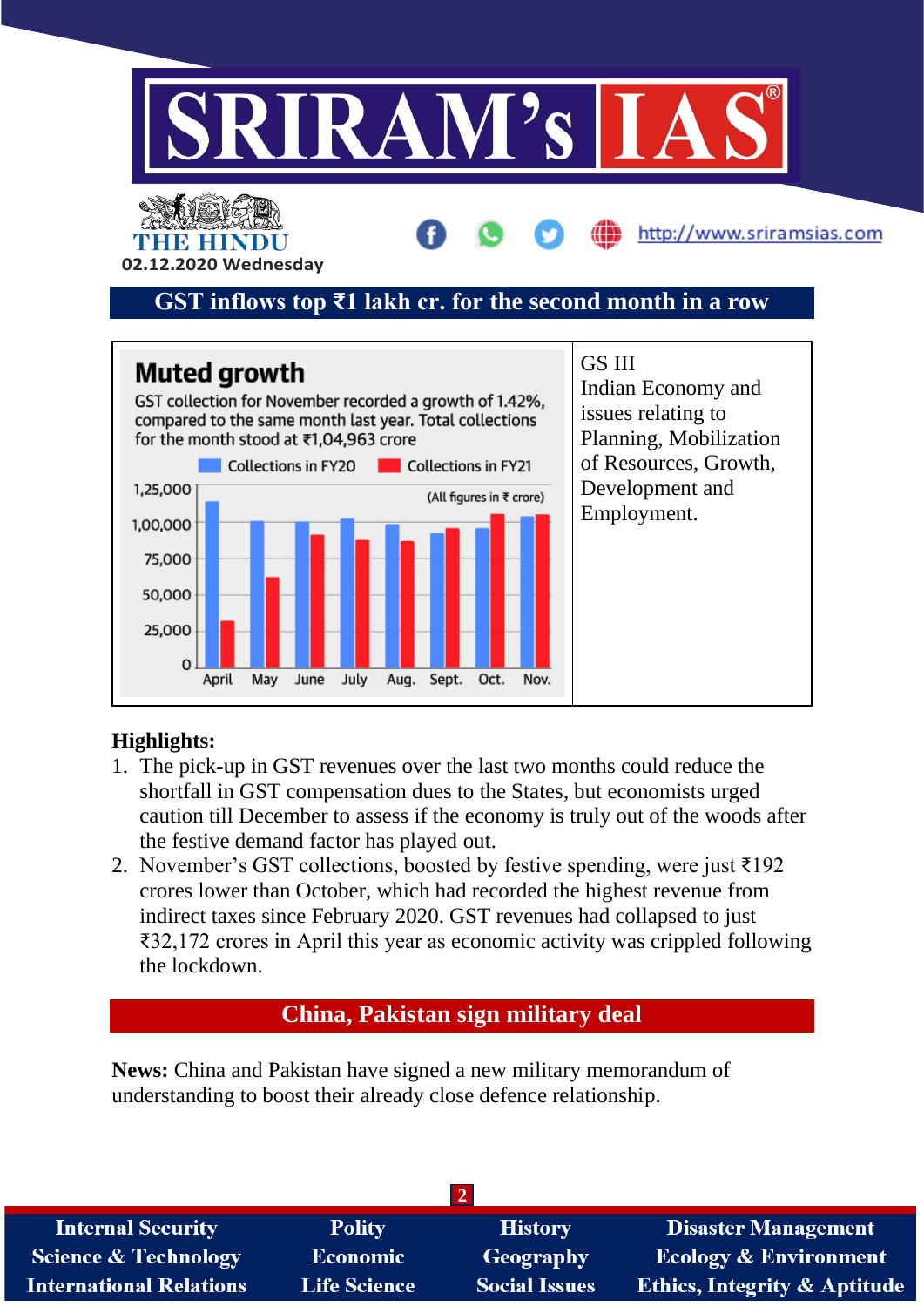

http://www.sriramsias.com



### **Highlights:**

- 1. China also discussed ongoing projects under the China Pakistan Economic Corridor (CPEC), in which the Pakistani military is playing an increasingly prominent role.
- 2. Both sides "reaffirmed their commitment to 'Iron Brotherhood' and 'All-Weather' friendship".
- 3. Also, China reiterated its support to Nepal to safeguard its national independence, sovereignty and territorial integrity, with the Chinese newspaper noting India's recent territorial dispute with Nepal in Kalapani.
- 4. China would continue assisting Nepal's military development, contributing to regional peace and stability.

### **Background: Disputed Neighbourhood**



| <b>Internal Security</b>        | <b>Polity</b>       | <b>History</b>       | <b>Disaster Management</b>              |  |  |
|---------------------------------|---------------------|----------------------|-----------------------------------------|--|--|
| <b>Science &amp; Technology</b> | <b>Economic</b>     | <b>Geography</b>     | <b>Ecology &amp; Environment</b>        |  |  |
| <b>International Relations</b>  | <b>Life Science</b> | <b>Social Issues</b> | <b>Ethics, Integrity &amp; Aptitude</b> |  |  |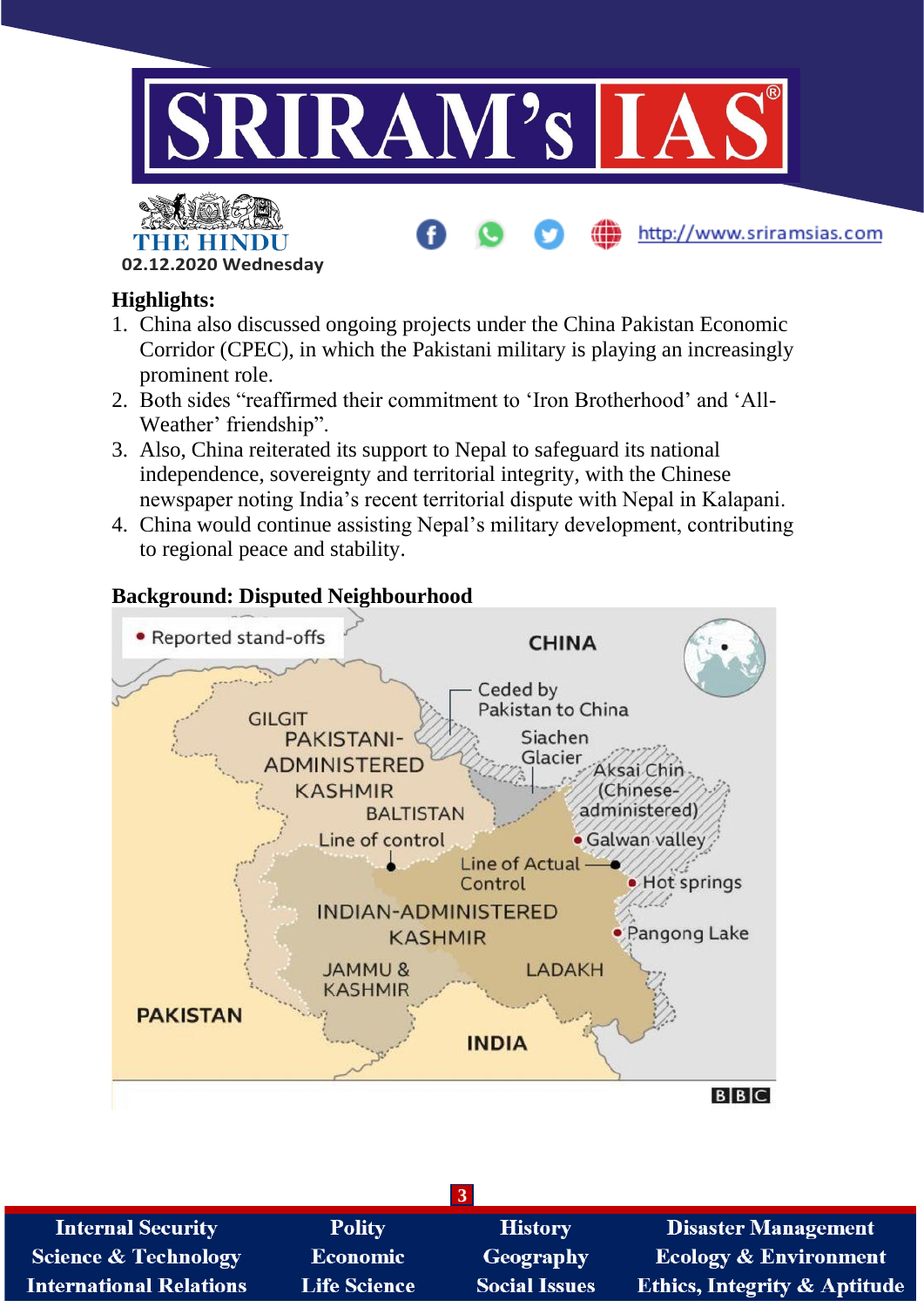

administered) Lahore  $Indian$ administered **PAKISTAN** Kashmir **INDIA** Gwadar o Karachi Arabian Sea

### **Disputed emerged with Nepal recently**



 $BIBIC$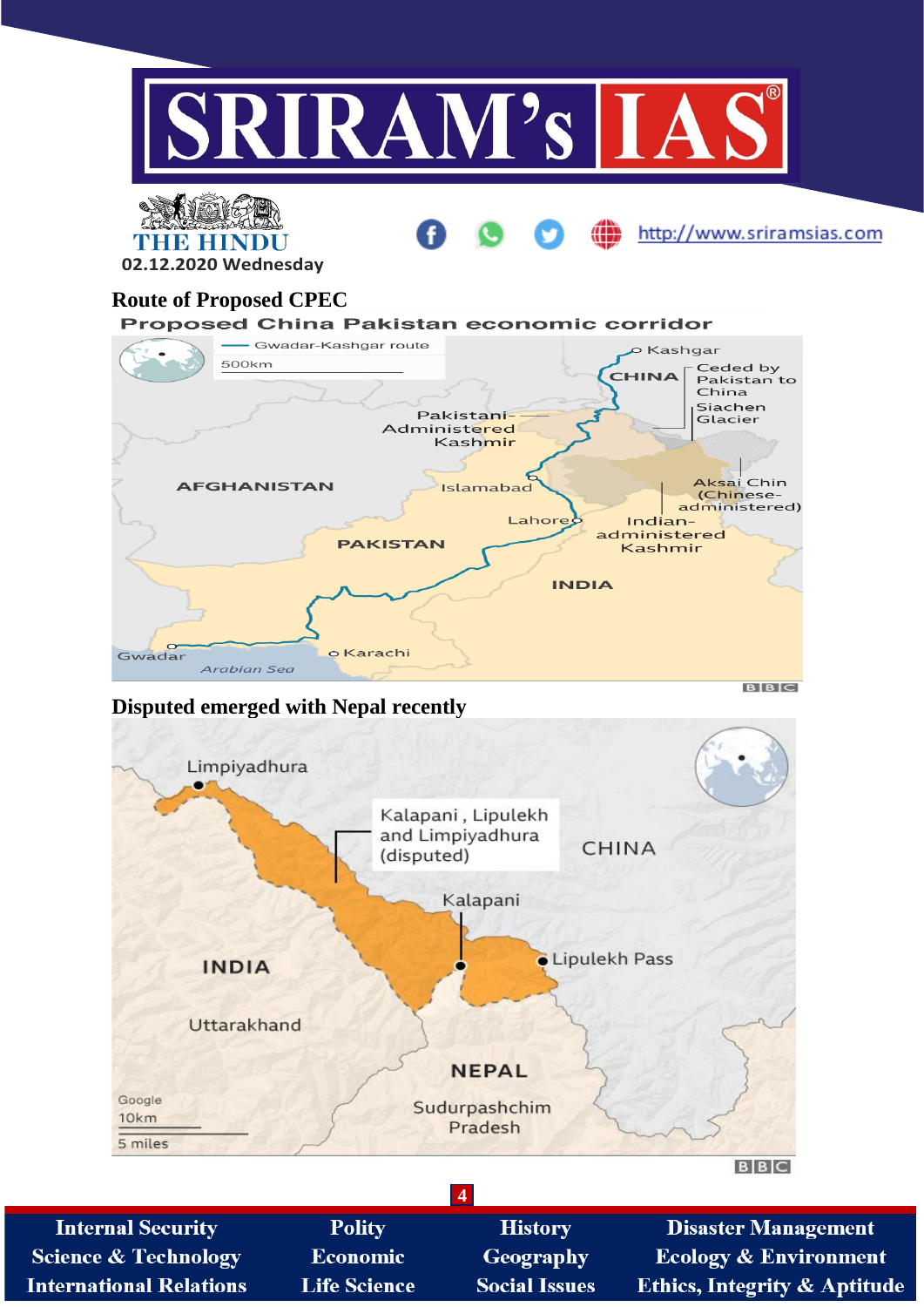

### **Mains:**

1. India's unsettled boundaries pose major problems in its policy towards its neighbours. Critically analyse.

### **PMI shows manufacturing losing steam**

**Bottom line:** Survey-based index pegs sector's expansion at 3-month low; job shedding apace, confidence fades

## **Highlights:**

- 1. The Purchasing Managers' Index (PMI) for India's manufacturing touched 56.3 in November, signalling that even as an improvement in wider industrial activity continued, the sector's expansion, as well as the pace of new orders, slowed down while employment declined further as business optimism faded during the month.
- 2. After hitting 58.9 in October, the highest in over a decade, November's manufacturing PMI marked a three-month low, IHS Markit, which compiles the index, said on Tuesday.
- 3. Growth in the Indian manufacturing sector lost momentum in November, but the latest PMI reading was still consistent with a sharp rate of expansion," the firm said in a release.
- 4. Employment decreased again as companies observed social distancing guidelines. The rate of job shedding was solid and little-changed from October.

### **Background:**

- 1. The Purchasing Managers' Index (PMI) is an index of the prevailing direction of economic trends in the manufacturing and service sectors. It consists of a diffusion index that summarizes whether market conditions, as viewed by purchasing managers, are expanding, staying the same, or contracting. The purpose of the PMI is to provide information about current and future business conditions to company decision-makers, analysts, and investors.
- 2. The headline PMI is a number from 0 to 100. A PMI above 50 represents an expansion when compared with the previous month. A PMI reading under 50 represents a contraction, and a reading at 50 indicates no change. The further away from 50 the greater the level of change.

| <b>Internal Security</b>        | <b>Polity</b>       | <b>History</b>       | <b>Disaster Management</b>              |  |  |  |
|---------------------------------|---------------------|----------------------|-----------------------------------------|--|--|--|
| <b>Science &amp; Technology</b> | Economic            | Geography            | <b>Ecology &amp; Environment</b>        |  |  |  |
| <b>International Relations</b>  | <b>Life Science</b> | <b>Social Issues</b> | <b>Ethics, Integrity &amp; Aptitude</b> |  |  |  |